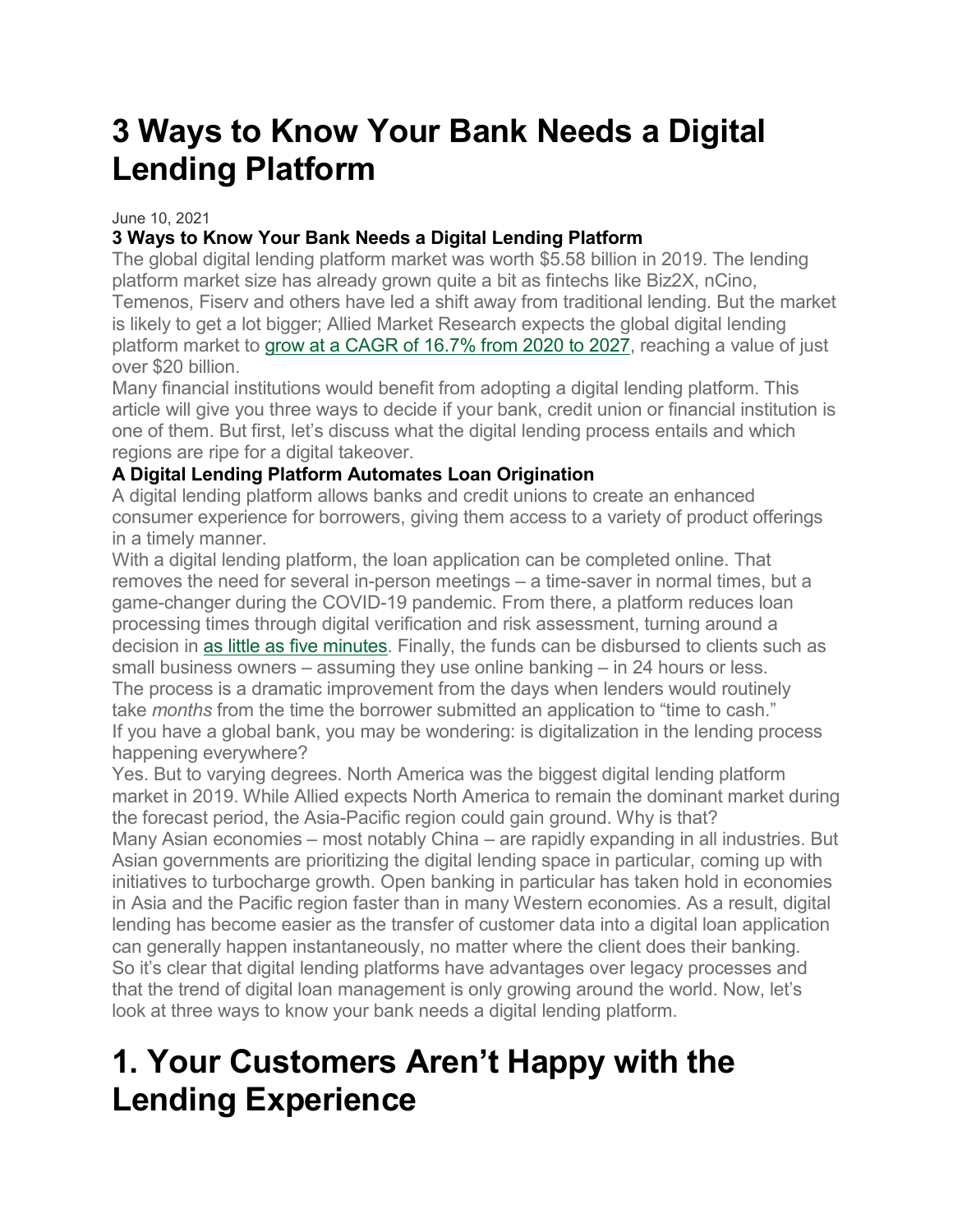If a large percentage of your customer base isn't satisfied with the lending experience at your financial institution, you need to make a change. It's as simple as that.

But how do you know if the customer experience isn't good enough?

One way is to do market research. By creating surveys where you ask your borrowers how they feel about each step in the loan process, you can pinpoint areas for improvement. Another is to listen to day-to-day feedback from your bankers – focus your attention on recurring complaints to filter out the noise.

But surveys and feedback can take some time to gather and aren't always foolproof. A complete evaluation of the customer experience is an excellent starting point that can give you immediate action items. Set up a team that can do some secret shopping of your lending process, or conduct an end-to-end process review with the various teams responsible for each step in the loan origination workflow.

Earlier, we addressed the importance of a loan process that puts money in the borrowers' accounts as soon as possible. The importance of a fast "time to cash" cannot be overstated.

### **Why fast access to loans matters so much to your clients:**

- 1. Business owners are everyday people too. And everyday people have gotten used to ordering products online and having them in hand the next day. These expectations have carried over to the lending experience. Business owners don't want to be twiddling their thumbs for two months waiting on a decision. Even if they are able to. Which brings us to the second reason.
- 2. Many borrowers, particularly in the midst of the COVID-19 pandemic, are struggling and need funds immediately to do everything from paying suppliers to making payroll. The Paycheck [Protection](https://www.biz2x.com/ppp-lending-in-2021-how-banks-can-make-the-most-of-a-second-shot-to-serve-small-businesses/) Program (PPP) has been a lifesaver for many small business owners, but others haven't been able to get the funds in time. Urgent needs demand urgent funding.

While the pandemic is eventually going to end, a (smaller) percentage of business owners are always going to be in make-or-break situations that can only be solved by a fast influx of cash. So, the second reason to strive for fast "time to cash" may not be as much of a factor in the future. But it will still be a difference maker. And there's no doubt that increasing the speed of your institution's funding to clients will increase their satisfaction levels.

That's because the expectation for a speedy decision isn't going away. E-commerce companies are only going to get products to customers' doorsteps even faster in the future. Moreover, the millennial generation (and subsequent generations) are going to become a bigger part of your customer base in the future; their expectations for efficient, digitized interactions with businesses are even higher than older generations.

# **2. Your Financial Institution Struggles when Lending Conditions Change**

The only constant in the economy is change and the lending industry is no exception. The events during the COVID-19 pandemic are a perfect illustration of what can happen. To recap: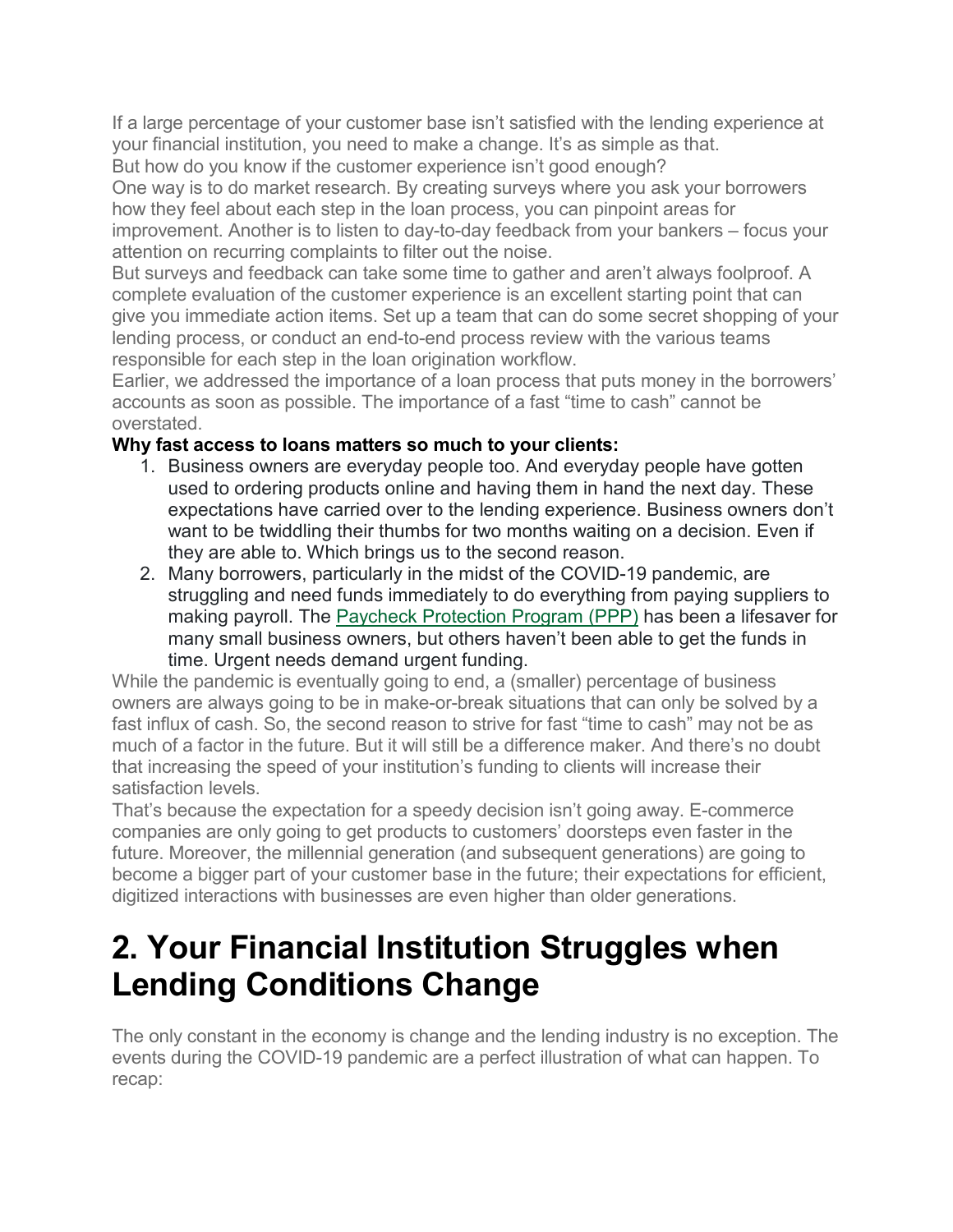- COVID-19 came out of nowhere and ravaged the world economy. In a matter of weeks, thousands of thriving businesses didn't know if they would make it to the summer.
- The United States government responded by injecting trillions of dollars into the US economy through a series of relief packages, including hundreds of billions of dollars into business owners' bank accounts through PPP.

Some financial institutions – many of which had top-notch digital lending platforms – were able to quickly adapt and get borrowers PPP money before the government well ran dry *and* their businesses went under. But others – many of which were using traditional lending practices – had to scramble to put the right procedures in place and process the flood of loan applications in time. Countless approvals came too late to save struggling businesses, or before those business owners had packed up and taken their banking business elsewhere.

The COVID-19 pandemic can easily be dismissed as a once-in-a-century event. It is the worst pandemic since the Spanish Flu that began 102 years earlier, after all. But financial crises have been, and will continue to be commonplace. The *reasons* for future crises will vary, but each crisis is likely to bring new loan programs and require the fast disbursement of funds.

So, how do you know if your lending solution is ill-equipped for changing conditions? One of the best ways to find out is by comparing yourself to your competition. When a change to a loan program is announced, how long does it take your bank or credit union to start approving the new types of loans? Are your competitors faster or slower? Are your systems overloaded if there is a sudden increase in demand? If your financial institution can't handle a sharp spike in loan activity, it may be forced to revert to manual and time-consuming workarounds. Doing a simple readiness assessment with the teams responsible for each area of the lending process can be very revealing.

By applying traditional lending practices to your financial services, it's going to be tough to change with the times. A top-notch digital lending platform, however, is flexible. If you need to, say, update your pricing or enable customization options for your end users, a digital lending platform is up to the task.

A digital lending platform's ability to take repetitive tasks off your staff's plate through automation is extremely helpful in the event of a sudden increase in demand. This way, your bank or credit union doesn't have to turn away potential customers, sending them to competitors and losing long-term market share.

### **3. Risk Management Capabilities are Lacking at Your Financial Institution**

Risk management is one of the most challenging parts of business lending. It's hard enough to assess the risk profile of your individual borrowers, but on top of that, you have to factor in market/crisis risk. The issue with market/crisis risk is that crises are often difficult or impossible to anticipate. Exhibit A: COVID-19.

But risk management is still a worthwhile endeavor, because even if you can't eliminate lending risk altogether, you can mitigate it. To do that, it's necessary to take a systemwide approach that monitors your entire portfolio and models a number of market scenarios.